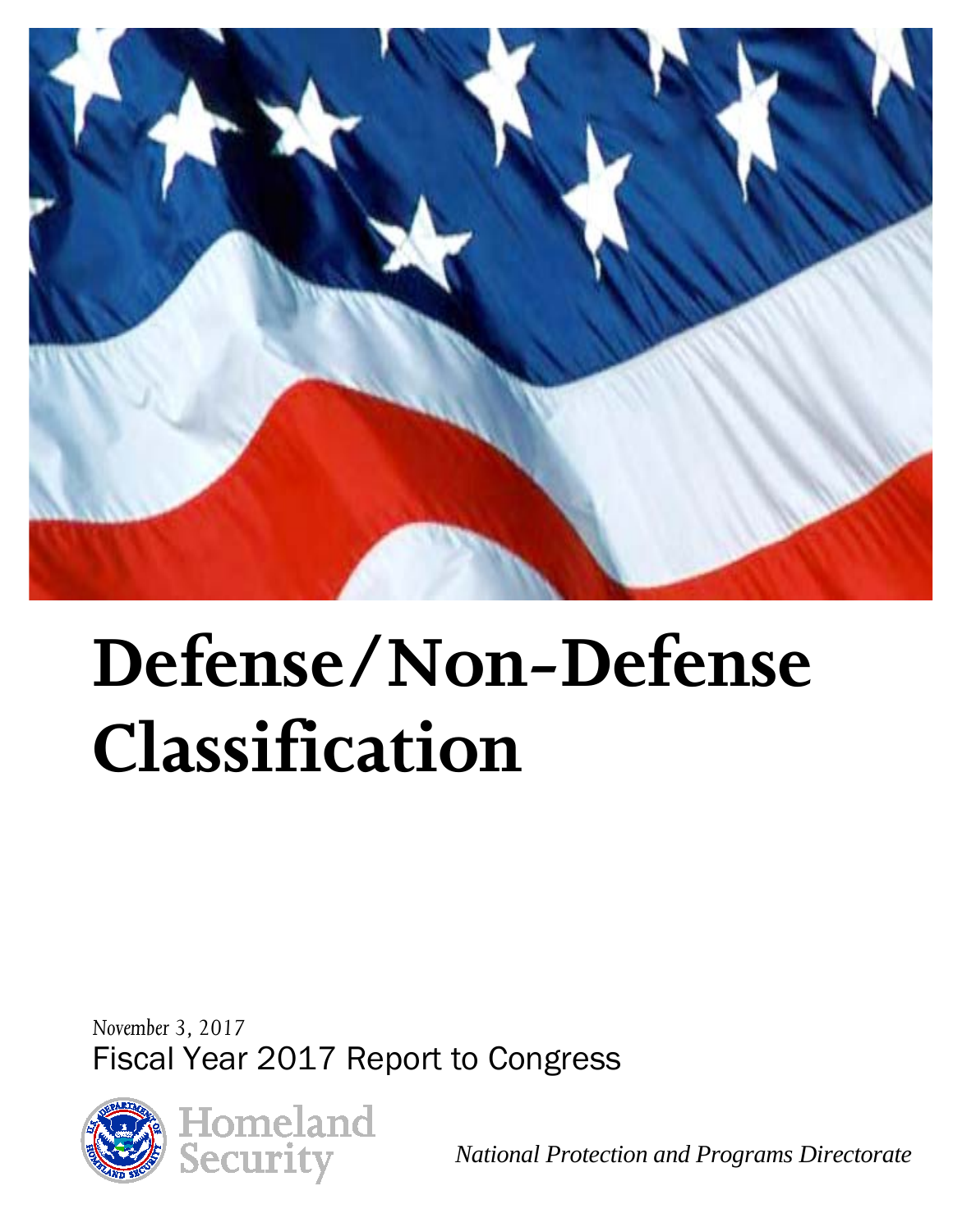# Message from the Senior Official Performing the Duties of the Under Secretary

November 3, 2017

I am pleased to present the following report, "Defense/ Non-Defense Classification," which has been prepared by the National Protection and Programs Directorate (NPPD).

This document has been compiled pursuant to language set forth in the Joint Explanatory Statement accompanying the Fiscal Year (FY) 2017 Department of Homeland Security (DHS) Appropriations Act (P.L. 115-31). The report describes the definitions and process used to categorize NPPD funding, within the appropriation and program, project, and activity structure as either defense or non-defense.



In accordance with congressional requirements, this report is being provided to the following Members of Congress:

> The Honorable John R. Carter Chairman, House Appropriations Subcommittee on Homeland Security

The Honorable Lucille Roybal-Allard Ranking Member, House Appropriations Subcommittee on Homeland Security

The Honorable John Boozman Chairman, Senate Appropriations Subcommittee on Homeland Security

The Honorable Jon Tester Ranking Member, Senate Appropriations Subcommittee on Homeland Security

If you have any questions, please do not hesitate to contact me at (202) 282-8260 or the Department's Acting Chief Financial Officer, Stacy Marcott, at (202) 447-5751.

Sincerely,

chpfe

Christopher C. Krebs Senior Official Performing the Duties of the Under Secretary National Protection and Programs Directorate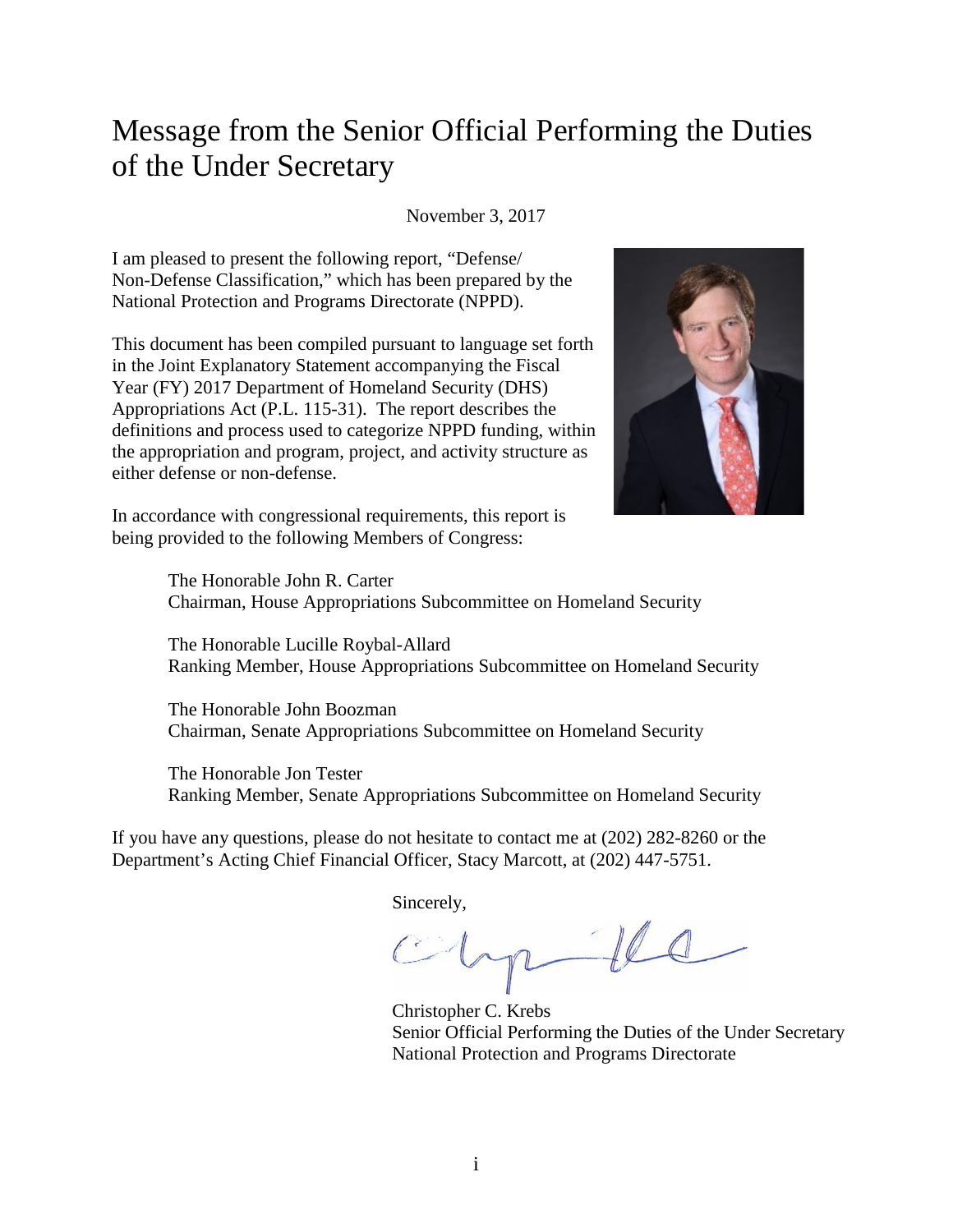# Executive Summary

The budget function classification system provides a framework for Federal Government spending by category of activity, rather than by agency or type of financing. Defense funding is classified as (050), which includes military spending but which is not limited to activities within the Department of Defense. Prior to the Department's transition to a common appropriations structure (CAS) in FY 2017, the alignment of NPPD's defense/non-defense (050/non-050) funding was as follows: all funding in NPPD's Management and Administration, Office of Biometric Identity Management, and Federal Protective Service accounts was categorized as non-defense (non-050), and all funding in NPPD's Infrastructure Protection and Information Security account was categorized as defense (050).

With the implementation of CAS, DHS adopted standardized appropriations for all Components, requiring NPPD's defense/non-defense classification to be delineated in this new account structure. DHS worked closely with the Office of Management and Budget (OMB), as well as with the Congressional Appropriations Committees and the Congressional Budget Office (CBO) to ensure consensus on how all of NPPD's funding would be categorized. These agreed-upon percentages were used for the FY 2017 DHS Appropriations Act and the FY 2018 President's Budget submission.

A functional reclassification of funding would need to be approved by OMB, in consultation with the Congressional Appropriations Committees and CBO via an annual OMB Budget Data Request exercise. As such, NPPD's defense/non-defense allocation cannot be changed until the FY 2019 Budget at the earliest and with the appropriate approvals.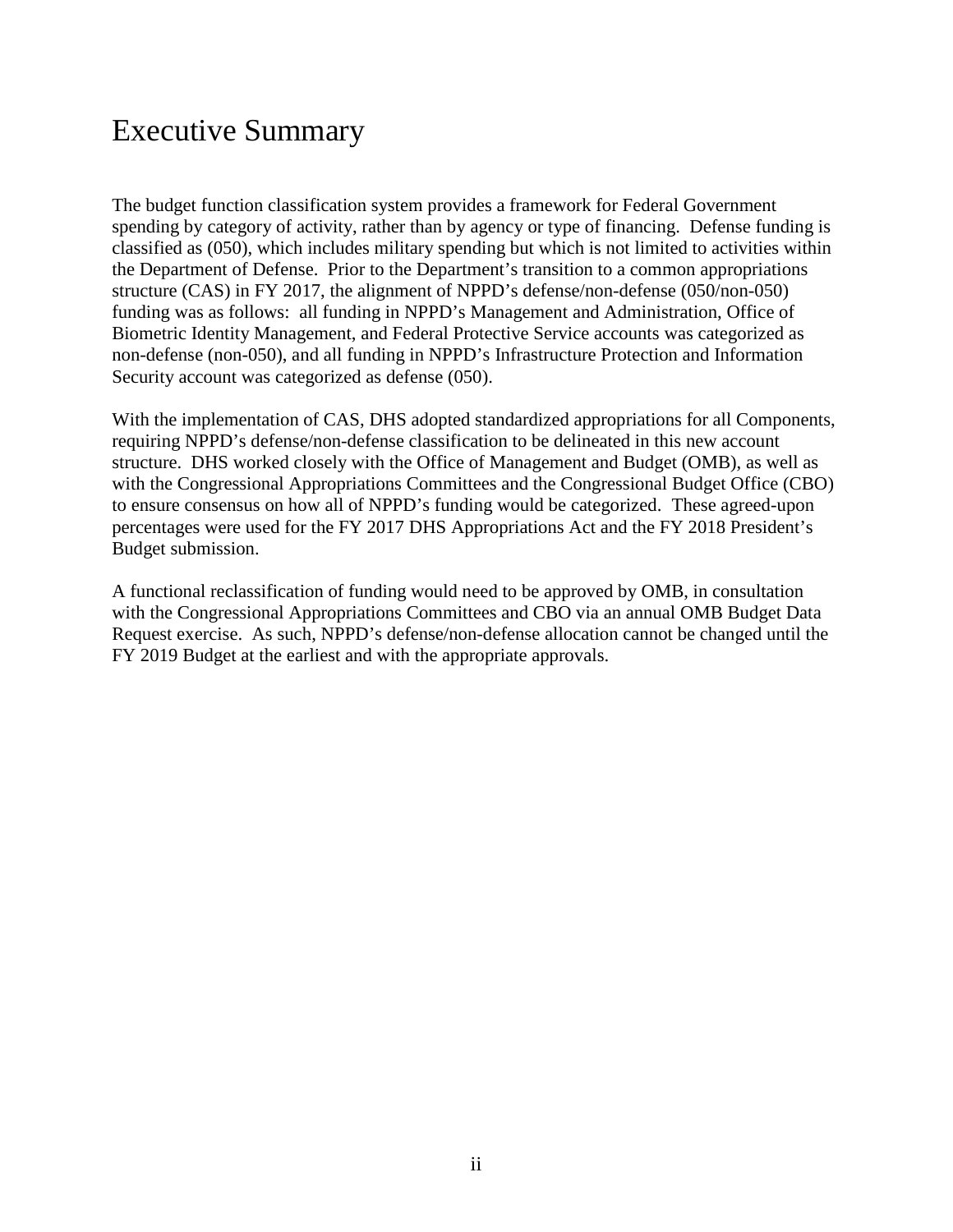

# Defense/Non-Defense Classification

# **Table of Contents**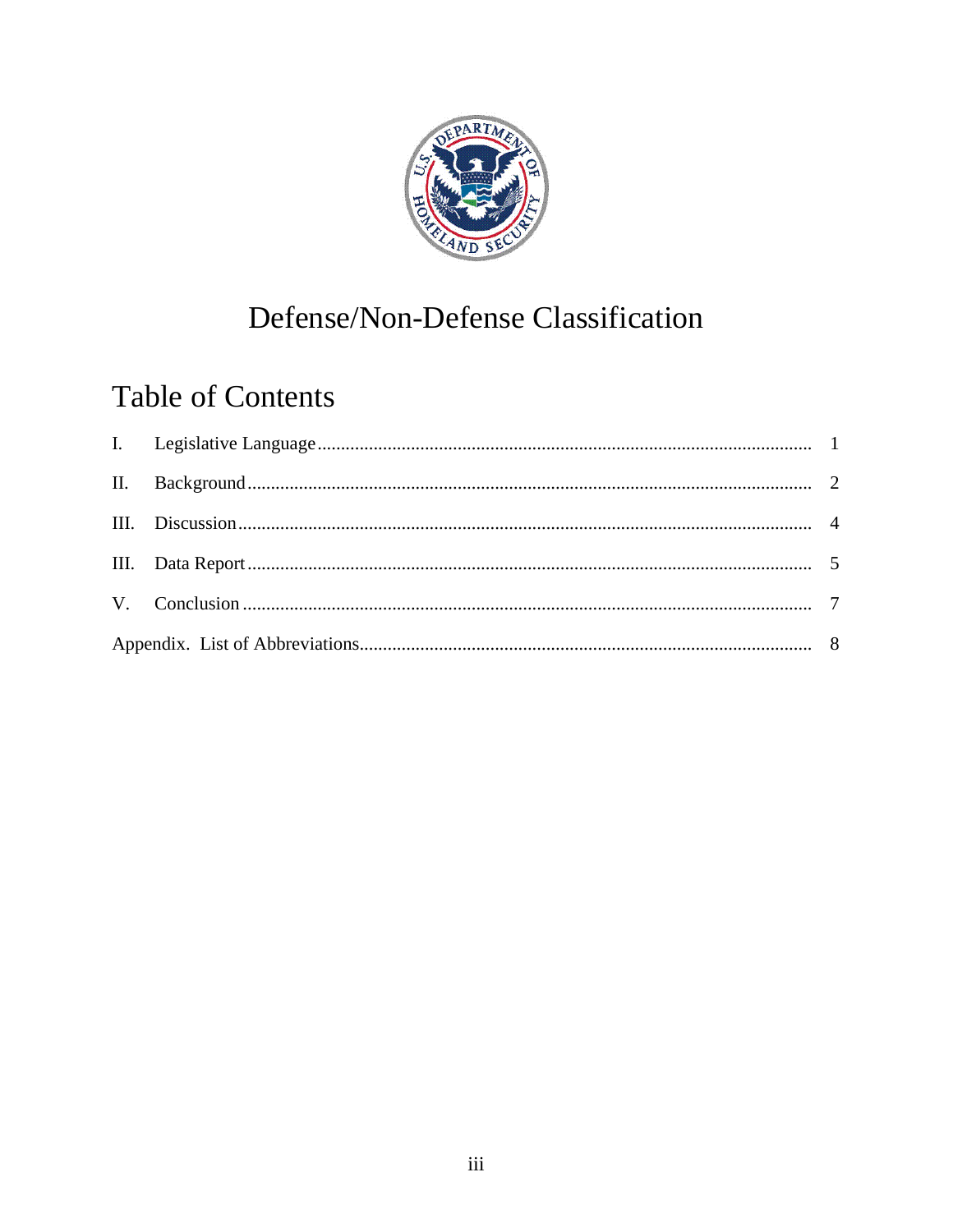# <span id="page-4-0"></span>I. Legislative Language

This document was compiled pursuant to the report language set forth in the Joint Explanatory Statement accompanying the Fiscal Year (FY) 2017 Department of Homeland Security (DHS) Appropriations Act (P.L. 115-31), which states:

Not later than 90 days after the date of enactment of this Act, NPPD shall provide a report to the Committees describing the definition and process used to categorize each amount in the NPPD PPAs as either defense or non-defense.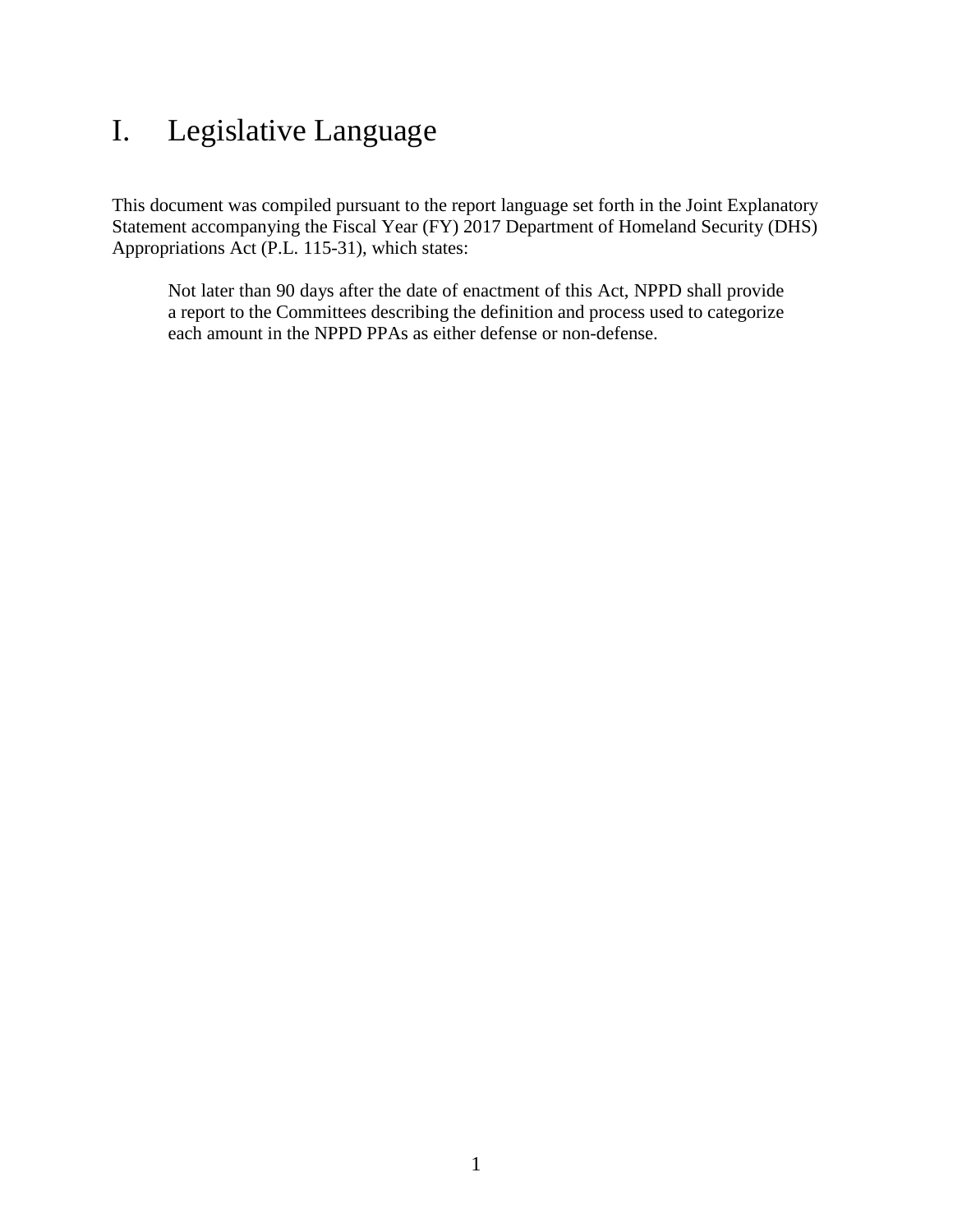### <span id="page-5-0"></span>II. Background

The budget function classification system provides a framework for Federal Government spending by category of activity, rather than by agency or type of financing. The budget function classification system organizes the spending of the Federal Government into categories, or "functions," that describe the public purpose of each activity. Within the system, spending categories are called functions, and each is coded with both an explanatory title and numeric code ending in zero (and shown in parentheses). Defense funding is classified as (050), which includes military spending but which is not limited to activities within the Department of Defense (DOD). Within the (050) classification are three subclassifications: (051), (053), and (054). The (051) category encompasses DOD military spending and makes up 96 percent of the (050) category. The (053) category covers Atomic Energy Defense Activities and includes the Departments of Energy and Labor as well as the U.S. Army Corps of Engineers. The (053) category accounts for three percent of the (050) category. Finally, the (054) category covers all other defense-related activities and includes the Departments of Homeland Security and Justice as well as the Central Intelligence Agency, and accounts for the remaining one percent of the category. About two-thirds of funds in this category go to the Federal Bureau of Investigation. All of NPPD's defense funding is in category (054).

Prior to the Department's transition to a common appropriations structure (CAS), the alignment of NPPD's defense/non-defense (050/non-050) funding was aligned by appropriation. Under the legacy account structure, all funding in NPPD's Management and Administration (M&A), Office of Biometric Identity Management (OBIM), and Federal Protective Service (FPS) accounts was categorized as non-defense (non-050), and all funding in NPPD's Infrastructure Protection and Information Security (IPIS) account was categorized as defense (050).

With the implementation of CAS, the defense/non-defense classification that was associated with each of the activities within the legacy accounts was tracked into the new CAS structure to ensure a consistent accounting for the defense/non-defense funds. Working closely with the Department, the Office of Management and Budget (OMB), the Congressional Appropriations Committees, and the Congressional Budget Office (CBO), NPPD validated the activities and associated funding amounts in each CAS appropriation and program, project, and activity (PPA) associated with defense/non-defense activities to establish the proportions of 050/non-050 funding for each appropriation and PPA. NPPD then worked to gain consensus with all stakeholders to establish the percentages outlined below for each CAS PPA associated with defense/non-defense funding.

#### **Research and Development**

All 050. To calculate 050 funding, use the appropriation total.

#### **Procurement, Construction, and Improvements**

- The entire OBIM PPA is non-050.<br>- The Cybersecurity and Emergency
- The Cybersecurity and Emergency Communications PPAs are 050.
- To calculate 050 funding for the appropriation, take the account total and subtract the amount designated for the OBIM PPA.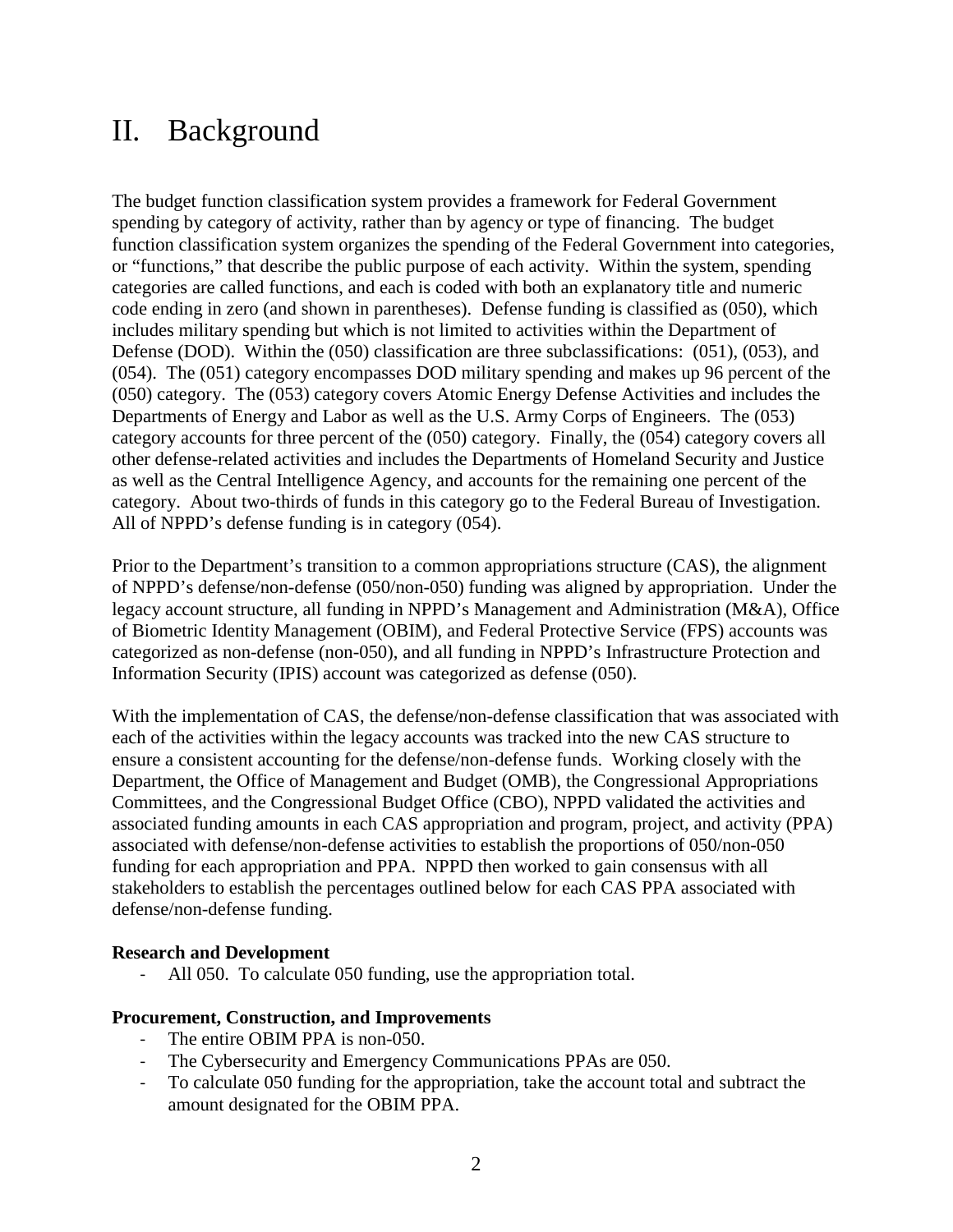#### **Operations and Support**

- Non-050:
	- o For the Mission Support PPA, 69 percent is non-050 (31 percent is 050).
	- o For the Cybersecurity PPA, 0 percent is non-050 (100 percent is 050).
	- o For the Infrastructure Protection PPA, 0 percent is non-050 (100 percent is 050).
	- o For the Emergency Communications PPA, 0 percent is non-050 (100 percent is 050).
	- o For the Integrated Operations PPA:
		- For the Cyber and Infrastructure Analysis PPA Level II, 0 percent is non-050 (100 percent is 050).
		- **For the Critical Infrastructure Situational Awareness PPA Level II,** 9 percent is non-050 (91 percent is 050).
		- For the Stakeholder Engagement and Requirements PPA Level II, 10 percent is non-050 (90 percent is 050).
		- For the Strategy, Policy, and Plans PPA Level II, 34 percent is non-050 (66 percent is 050).
	- o For the OBIM PPA, 100 percent is non-050 (0 percent is 050).

These percentages were used for the FY 2017 DHS Appropriations Act and the FY 2018 President's Budget submission. A functional reclassification of funding would need to be approved by OMB, in consultation with the Congressional Appropriations Committees and CBO via an annual OMB Budget Data Request exercise. As such, the 050/non-050 allocation cannot be changed until the FY 2019 Budget at the earliest and with the appropriate approvals.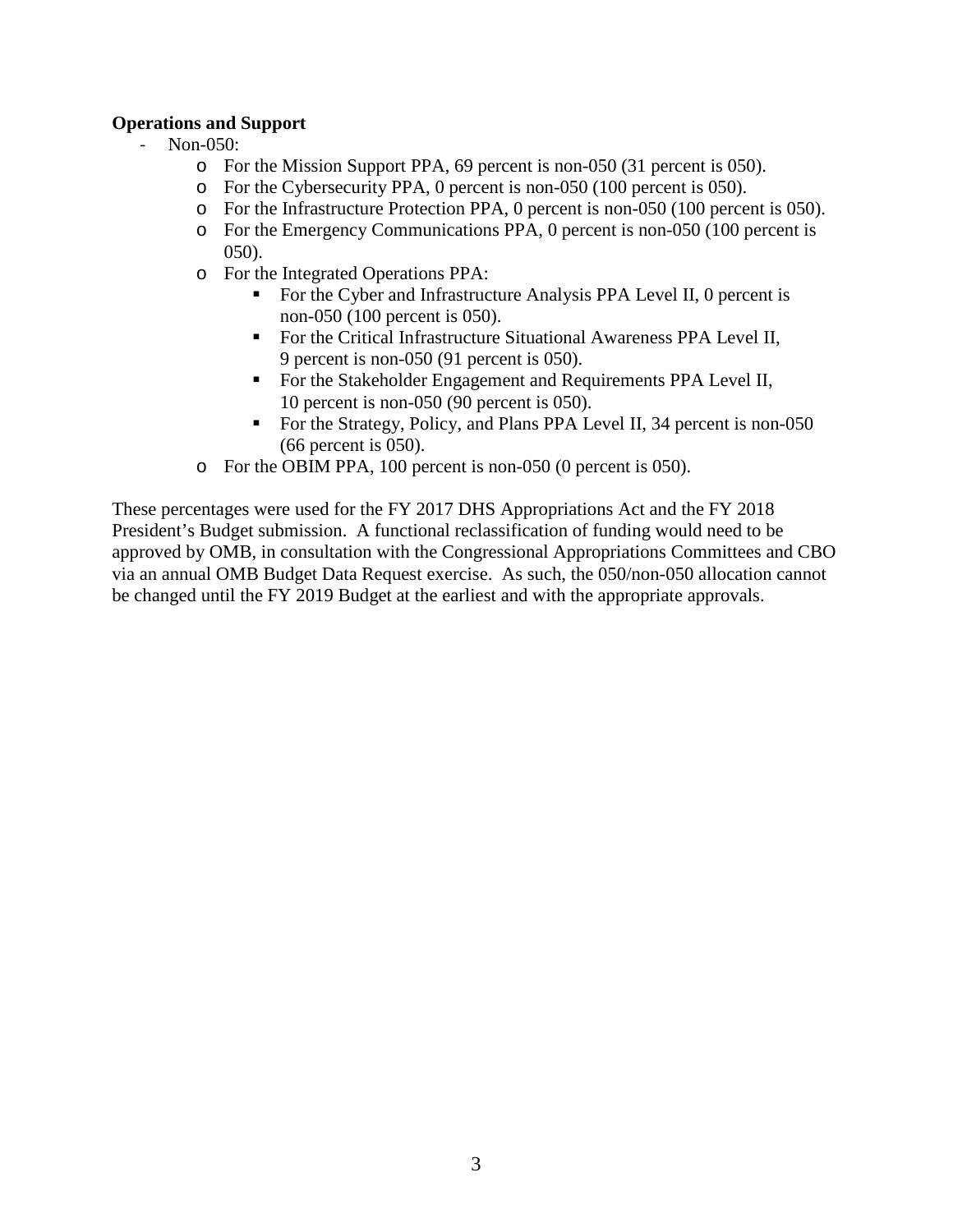### <span id="page-7-0"></span>III. Discussion

The nature of the defense/non-defense allocation has had unintended consequences for the growth of NPPD functions, especially regarding cybersecurity and infrastructure protection, both of which fall primarily into the defense (050) funding category. Since FY 2013, DHS appropriations for defense funding have been consistently below the levels requested in the President's Budget (see Fig. 1), and the House Appropriations Subcommittee on Homeland Security has drawn the connection between this and the defense classification. The House subcommittee noted in the report that accompanied its FY 2017 DHS Appropriations Bill that "the funding level for government-wide cybersecurity activities and acquisitions is underfunded in the bill by more than \$100 million, a direct result of the subcommittee's limited allocation for Defense function programs. To ensure that upgrades to federal cyber networks are deployed on time, the subcommittee's Defense function will need to be significantly increased before the bill is enacted." Likewise, the House Appropriations Subcommittee on Homeland Security noted in the report that accompanied its FY 2018 Appropriations Bill that the bill included a reduction to NPPD's Operations and Support account of \$28,213,000 below the requested amount and that the "reduction to the request is due to budget constraints on funding for Defense functions."



FY 2017 \$ 1,545,136 \$ 363,431 \$ 1,473,712 \$ 345,060 \$ (71,424) \$ (18,371)

Fig. 1

FY 2018 \$ 1,470,006 \$ 331,428

Note: FY 2013 and FY 2014 President's Budget Non-Defense amounts do not include United States Visitor and Immigrant Status Indicator Technology.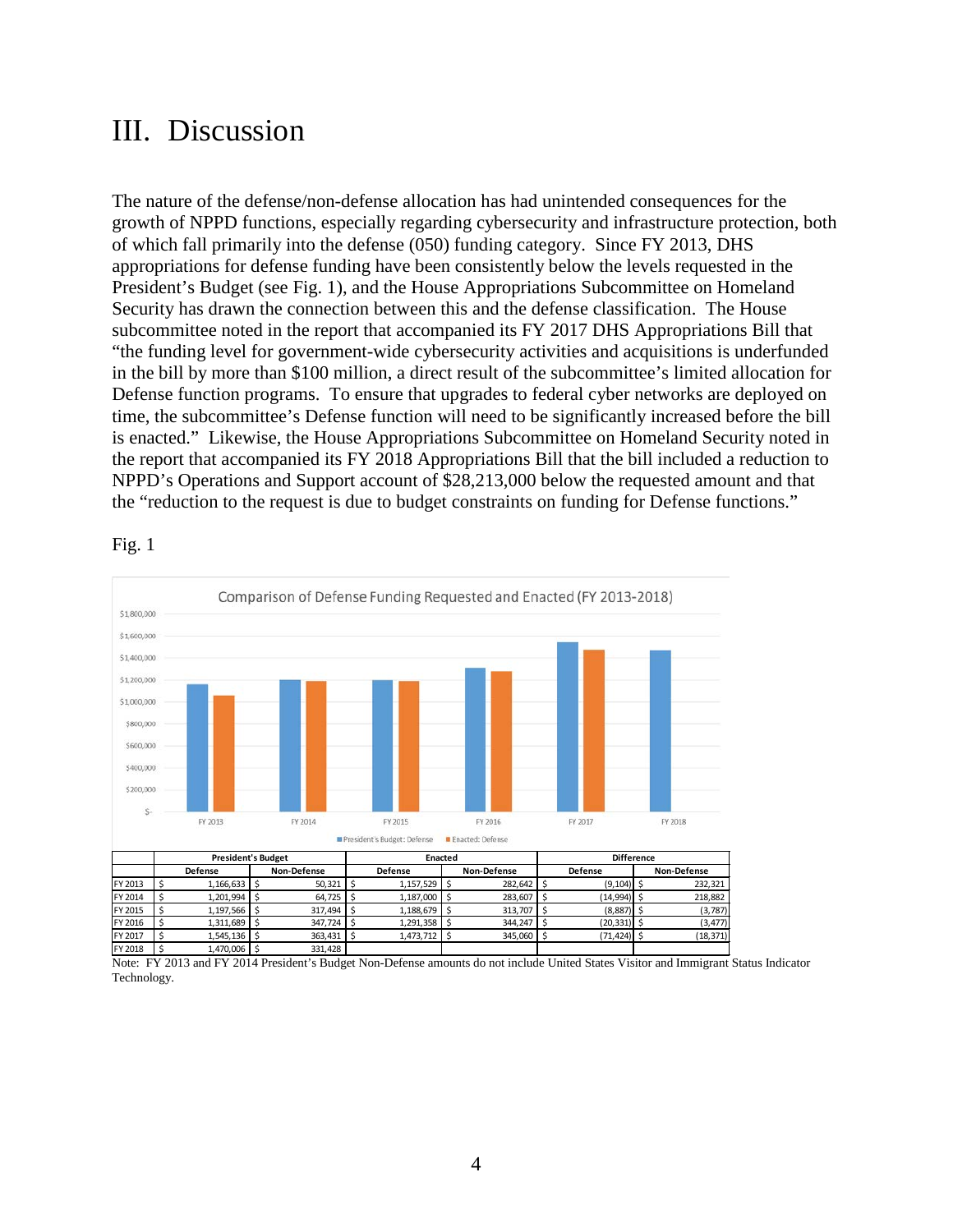# III. Data Report

<span id="page-8-0"></span>

| (5000)                                               |             | FY 2016 Revised Enacted           |                 |                                    | FY 2017 Enacted |                                   |              | FY 2018 Request |                      |                |                | Delta FY 2018-2017 | <b>Defense</b> | Non-Defense | <b>Defense Dollars</b> |                                | <b>Non-Defense</b> |         |
|------------------------------------------------------|-------------|-----------------------------------|-----------------|------------------------------------|-----------------|-----------------------------------|--------------|-----------------|----------------------|----------------|----------------|--------------------|----------------|-------------|------------------------|--------------------------------|--------------------|---------|
|                                                      |             | FTE<br><b>Total</b><br><b>FTP</b> |                 | <b>FTP</b><br>FTE.<br><b>Total</b> |                 | FTE.<br><b>Total</b><br>FTP.      |              | <b>FTP</b>      | <b>Total</b><br>FTE. |                | Percentage     | Percentage         |                |             | <b>Dollars</b>         |                                |                    |         |
| <b>Operations &amp; Support</b>                      | 2.275       |                                   | 1,792 1,292,747 |                                    |                 | 2,389 1,867 1,372,268 2,557 2,085 |              |                 | 1,455,275            | 168            | 218            | 83,006             |                |             | Ŝ                      | 1,163,947                      | - \$               | 291,327 |
| <b>Mission Support</b>                               | 418         | 356                               | 89,995          | 385                                | 348             | 69,408                            | 435          | 349             | 87,517               | 50             | $\mathbf{1}$   | 18,109             |                |             | Ś                      | $27,130$ \$                    |                    | 60,387  |
| <b>Mission Support</b>                               | 418         | 356                               | 89,995          | 385                                | 348             | 69,408                            | 435          | 349             | 87,517               | 50             | $\overline{1}$ | 18,109             | 31%            | 69%         | \$                     | 27,130                         | l S                | 60,387  |
| <b>Cybersecurity</b>                                 | 603         | 408                               | 583,735         | 725                                | 505             | 669,414                           | 743          | 579             | 720,557              | 18             | 74             | 51,143             |                |             | Ś                      | $720,558$ $\frac{1}{5}$        |                    |         |
| <b>Cyber Readiness &amp; Response</b>                | 309         | 230                               | 153,534         | 369                                | 263             | 196,904                           | 376          | 286             | 200,965              | $\overline{7}$ | 23             | 4,061              | 100%           | 0%          | \$                     | 200,965                        | l s                |         |
| Cyber Infrastructure Resilience                      | 34          | 15                                | 42,186          | 45                                 | 27              | 44,053                            | 48           | 38              | 41,944               | 3              | 11             | (2, 109)           | 100%           | 0%          | $\zeta$                | 41,944                         |                    |         |
| <b>Federal Cybersecurity</b>                         | 260         | 163                               | 388,015         | 311                                | 215             | 428,457                           | 319          | 255             | 477,649              | 8              | 40             | 49,192             | 100%           | 0%          | -\$                    | 477,649                        | l \$               |         |
| <b>Infrastructure Protection</b>                     | 624         | 499                               | 184,662         | 667                                | 523             | 186,292                           | 681          | 573             | 187,955              | 14             | 50             | 1,663              |                |             | $\mathsf{s}$           | 187,955                        |                    |         |
| Infrastructure Capacity Building                     | 337         | 267                               | 110,025         | 360                                | 291             | 116,735                           | 374          | 318             | 115,515              | 14             | 27             | (1, 220)           | 100%           | 0%          | \$                     | 115,515                        | l ś                |         |
| Infrastructure Security Compliance                   | 287         | 232                               | 74,637          | 307                                | 232             | 69,557                            | 307          | 255             | 72,440               | $\Omega$       | 23             | 2,883              | 100%           | 0%          | \$                     | $72,440$   \$                  |                    |         |
| <b>Emergency Communications</b>                      | 126         | 103                               | 100,551         | 126                                | 97              | 102.041                           | 137          | 108             | 113.921              | 11             | 11             | 11.880             |                |             | Ś                      | 113,920                        |                    |         |
| <b>Emergency Communications Preparedness</b>         | 96          | 77                                | 43,558          | 96                                 | 71              | 44,097                            | 107          | 82              | 49,966               | 11             | 11             | 5,869              | 100%           | 0%          | \$                     | 49,966                         | l \$               |         |
| <b>Priority Telecommunications Services</b>          | 30          | 26                                | 56,993          | 30                                 | 26              | 57,944                            | 30           | 26              | 63,956               | $\Omega$       | $\Omega$       | 6,012              | 100%           | 0%          | $\zeta$                | 63,955                         | l \$               |         |
| <b>Integrated Operations</b>                         | 334         | 265                               | 118.552         | 316                                | 238             | 109,684                           | 391          | 322             | 125.896              | 75             | 84             | 16.212             |                |             | $\mathbf{\hat{S}}$     | 114.383                        |                    | 11.513  |
| Cyber & Infrastucture Analysis                       | 110         | 69                                | 41,354          | 100                                | 93              | 41,880                            | 148          | 116             | 43,322               | 48             | 23             | 1,442              | 100%           | 0%          | \$                     | 43,322                         | l \$               |         |
| <b>Critical Infrastructure Situational Awareness</b> | 39          | 34                                | 13,702          | 38                                 | 32              | 16,176                            | 51           | 41              | 21,222               | 13             | 9              | 5,046              | 91%            | 9%          | \$                     | 19,312                         | l ś                | 1,910   |
| Stakeholder Engagement & Requirements                | 113         | 104                               | 50,108          | 104                                | 59              | 41,959                            | 118          | 102             | 46,904               | 14             | 43             | 4,945              | 90%            | 10%         | \$                     | 42,214                         | l ś                | 4,690   |
| Strategy, Policy, & Plans                            | 72          | 58                                | 13,388          | 74                                 | 54              | 9,669                             | 74           | 63              | 14,448               | $\Omega$       | 9              | 4,779              | 66%            | 34%         | \$                     | 9,536                          | l ś                | 4,912   |
| <b>Office of Biometric Identity Management</b>       | 170         | 161                               | 215,252         | 170                                | 156             | 235,429                           | 170          | 154             | 219,429              | $\mathbf{0}$   | (2)            | (16,000)           |                |             | $\ddot{\mathbf{s}}$    |                                |                    | 219,428 |
| <b>Identity &amp; Screening Program Operations</b>   | 170         | 161                               | 69,827          | 170                                | 156             | 71,954                            | 170          | 154             | 68,825               | $\mathbf 0$    | (2)            | (3, 129)           | 0%             | 100%        | Ś                      | $\overline{\phantom{a}}$       |                    | 68,825  |
| <b>IDENT/HART Operations &amp; Maintenance</b>       | $\Omega$    | 0                                 | 145,425         | $\mathbf 0$                        | $\mathbf 0$     | 163,475                           | $\Omega$     | 0               | 150,603              | $\mathbf 0$    | $\Omega$       | (12, 872)          | 0%             | 100%        | \$                     |                                | Ś.                 | 150,603 |
| <b>Procurement, Construction, &amp; Improvements</b> | $\mathbf 0$ | $\mathbf{0}$                      | 333.523         | $\mathbf{0}$                       | $\Omega$        | 440.035                           | $\mathbf{0}$ | $\mathbf{0}$    | 335,033              | $\mathbf{0}$   | $\mathbf{0}$   | (105,002)          |                |             | Ś                      | 294,933                        | Ŝ                  | 40,100  |
| Cybersecurity                                        | $\Omega$    | $\Omega$                          | 189.173         | $\mathbf{0}$                       | $\Omega$        | 299.180                           | $\Omega$     | $\Omega$        | 241.309              | $\mathbf{0}$   | $\mathbf{0}$   | (57, 871)          | 100%           | 0%          | Ś                      | $241,309$ \$                   |                    |         |
| Cybersecurity                                        | $\Omega$    | 0                                 | 189,173         | $\mathbf 0$                        | 0               | 299,180                           | $\mathbf 0$  | $\mathbf{0}$    | 241,309              | $\mathbf 0$    | $\Omega$       | (57, 871)          | 100%           | 0%          | $\zeta$                | 241,309                        | l s                |         |
| Infrastructure Protection                            | $\Omega$    | 0                                 | $\Omega$        | $\Omega$                           | $\Omega$        | O                                 | $\Omega$     | $\bf{0}$        | 4.219                | $\mathbf{0}$   | $\Omega$       | 4,219              | 100%           | 0%          | Ś                      | $4,219$   \$                   |                    |         |
| Infrastructure Protection                            | $\Omega$    | $\Omega$                          | $\Omega$        | $\Omega$                           | $\Omega$        | $\Omega$                          | $\Omega$     | $\Omega$        | 4.219                | $\mathbf 0$    | $\Omega$       | 4,219              | 100%           | 0%          | $\zeta$                | 4,219                          | l s                |         |
| <b>Emergency Communications</b>                      | $\Omega$    | n                                 | 78,550          | $\bf{0}$                           | $\Omega$        | 88.055                            | $\Omega$     | $\Omega$        | 48.905               | $\mathbf{0}$   | $\Omega$       | (39, 150)          | 100%           | 0%          | Ś                      | 48,905                         | l s                |         |
| <b>Next Generation Networks Priority Services</b>    | $\Omega$    | $\Omega$                          | 78,550          | $\mathbf 0$                        | $\Omega$        | 88,055                            | $\Omega$     | $\Omega$        | 48,905               | $\Omega$       | $\Omega$       | (39, 150)          | 100%           | 0%          | \$                     | 48,905                         | l \$               |         |
| <b>Biometric Identity Management</b>                 | $\bf{0}$    | $\mathbf{0}$                      | 65,800          | $\mathbf{0}$                       | $\mathbf{0}$    | 52,800                            | $\mathbf 0$  | $\mathbf{0}$    | 40,100               | $\mathbf{0}$   | $\mathbf{0}$   | (12,700)           | 0%             | 100%        | Ś                      | $\overline{\phantom{a}}$       |                    | 40,100  |
| <b>IDENT/HART</b>                                    | $\Omega$    | 0                                 | 65,800          | $\mathbf 0$                        | $\mathbf 0$     | 52,800                            | $\mathbf 0$  | 0               | 40,100               | $\mathbf 0$    | $\Omega$       | (12,700)           | 0%             | 100%        | \$                     |                                |                    | 40,100  |
| Integrated Operations Assets and Infrastructure      | $\Omega$    | $\Omega$                          | $\Omega$        | $\Omega$                           | $\Omega$        | $\Omega$                          | $\Omega$     | $\Omega$        | 500                  | $\mathbf{0}$   | $\Omega$       | 500                | 100%           | 0%          | $\ddot{\mathbf{s}}$    | 500                            |                    |         |
| Integrated Operations Assets and Infrastructure      | $\Omega$    | $\Omega$                          | $\Omega$        | $\Omega$                           | $\Omega$        | $\Omega$                          | $\Omega$     | $\Omega$        | 500                  | $\Omega$       | $\Omega$       | 500                | 100%           | 0%          | Ś                      | $500$ $\overline{\phantom{0}}$ |                    |         |

The following table shows NPPD defense/non-defense funding from FY 2016 through FY 2018.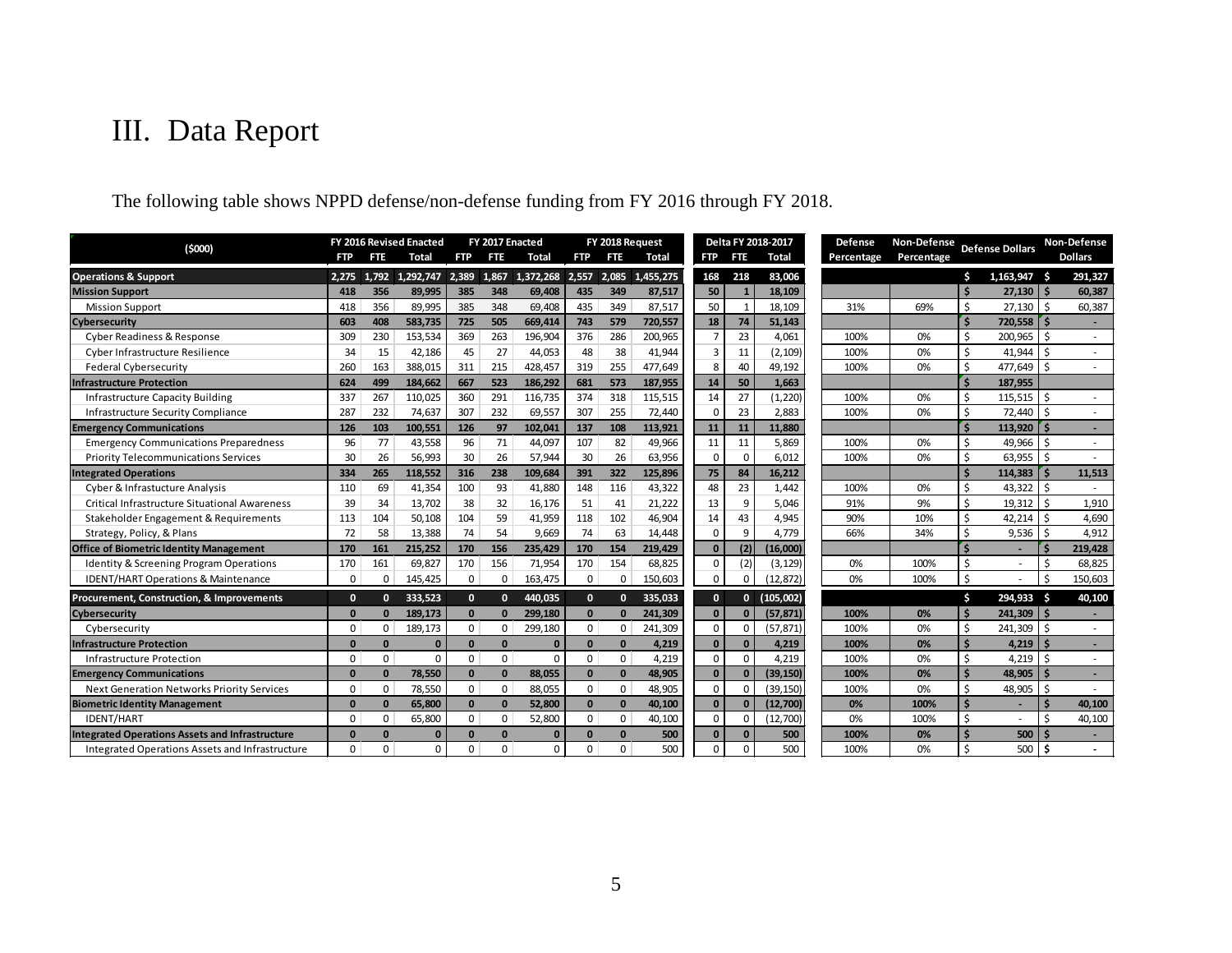| (5000)                                       | FY 2016 Revised Enacted |                          |                            | FY 2017 Enacted |          |                                                                   | FY 2018 Request |          |                      | Delta FY 2018-2017 |              |            | Defense    |      | Non-Defense Defense Dollars |                       | Non-Defense |           |  |
|----------------------------------------------|-------------------------|--------------------------|----------------------------|-----------------|----------|-------------------------------------------------------------------|-----------------|----------|----------------------|--------------------|--------------|------------|------------|------|-----------------------------|-----------------------|-------------|-----------|--|
|                                              | FTP.                    | FTE                      | Total<br><b>FTP</b><br>FTE |                 | Total    | <b>FTP</b><br>FTE<br>Total                                        |                 |          | FTE<br>Total<br>FTP. |                    |              | Percentage | Percentage |      |                             | <b>Dollars</b>        |             |           |  |
| <b>Research &amp; Development</b>            |                         | $\mathbf{0}$<br>$\Omega$ | 6,119                      |                 | $\Omega$ | 6,469                                                             | n               | $\Omega$ | 11,126               | $\mathbf{0}$       | $\mathbf{0}$ | 4,657      |            |      |                             | 11,126                |             | ٠         |  |
| <b>Cybersecurity</b>                         |                         | $\bf{0}$                 | 2,030                      |                 |          | 2,030                                                             |                 |          | 4,695                | $\overline{0}$     | $\mathbf{0}$ | 2,665      | 100%       | 0%   |                             | 4,695                 |             |           |  |
| Cybersecurity                                | $\mathbf{0}$            | 0                        | 2,030                      | 0               | 0        | 2,030                                                             | 0               | n        | 4,695                | $\Omega$           |              | 2,665      | 100%       | 0%   |                             | 4,695                 |             |           |  |
| <b>Infrastructure Protection</b>             |                         | $\bf{0}$                 | 4,089                      |                 |          | 4,439                                                             |                 |          | 2,431                | $\Omega$           | $\Omega$     | (2,008)    | 100%       | 0%   |                             | 2,431                 |             |           |  |
| Infrastructure Protection                    | $\mathbf{0}$            |                          | 4,089                      |                 | $\Omega$ | 4,439                                                             | $\Omega$        |          | 2,431                |                    |              | (2,008)    | 100%       | 0%   |                             | $2,431$ $\frac{1}{2}$ |             |           |  |
| <b>Integrated Operations R&amp;D</b>         |                         | $\bf{0}$                 | $\Omega$                   |                 |          | О.                                                                |                 |          | 4,000                | $\mathbf{0}$       | $\Omega$     | 4,000      | 100%       | 0%   |                             | 4,000                 |             |           |  |
| Integrated Operations R&D                    | 0                       |                          |                            |                 |          |                                                                   |                 |          | 4,000                | $\overline{0}$     |              | 4,000      | 100%       | 0%   |                             | $4,000$ \$            |             |           |  |
| <b>Federal Protective Service</b>            |                         |                          |                            |                 |          | 1,481 1,386 1,443,449 1,602 1,507 1,451,078 1,602 1,507 1,476,055 |                 |          |                      | $\mathbf{0}$       |              | 24,977     |            |      |                             | ٠                     |             | 1,476,055 |  |
| <b>Federal Protective Service</b>            |                         | 1,481 1,386              | 1,443,449   1,602          |                 | 1,507    | 1,451,078 1,602                                                   |                 | 1,507    | 1,476,055            | $\overline{0}$     |              | 24,977     | 0%         | 100% |                             |                       |             | 1,476,055 |  |
| <b>FPS Operations</b>                        | 1,481                   | 1,386                    | 336,458 1,602 1,507        |                 |          | 368,892 1,602 1,507                                               |                 |          | 360,079              | $\Omega$           |              | (8, 813)   | 0%         | 100% |                             |                       |             | 360,079   |  |
| Countermeasures                              | $\Omega$                |                          | $0 \mid 1,106,991$         | $\Omega$        |          | $0 \mid 1,082,186$                                                | $\Omega$        |          | $0 \mid 1,115,976$   | $\Omega$           |              | 33,790     | 0%         | 100% |                             |                       |             | 1,115,976 |  |
| <b>GROSS DISCRETIONARY TOTAL, NPPD</b>       |                         |                          |                            |                 |          | 3,756 3,178 3,075,838 3,991 3,374 3,269,850 4,159 3,592 3,277,489 |                 |          |                      | 168                | 218          | 7,638      |            |      |                             | 1,470,006             |             | 1,807,482 |  |
| <b>Offsetting Collections</b>                |                         |                          |                            |                 |          | 1,481 1,386 1,443,449 1,602 1,507 1,451,078 1,602 1,507 1,476,055 |                 |          |                      | $\Omega$           |              | 24,977     |            |      |                             |                       |             | 1,476,055 |  |
| APPROPRIATED TOTAL, NPPD (NET DISCRETIONARY) |                         |                          |                            |                 |          | 2,275 1,792 1,632,389 2,389 1,867 1,818,772 2,557 2,085 1,801,434 |                 |          |                      | 168                | 218          | (17, 338)  |            |      |                             | 1,470,006             |             | 331,427   |  |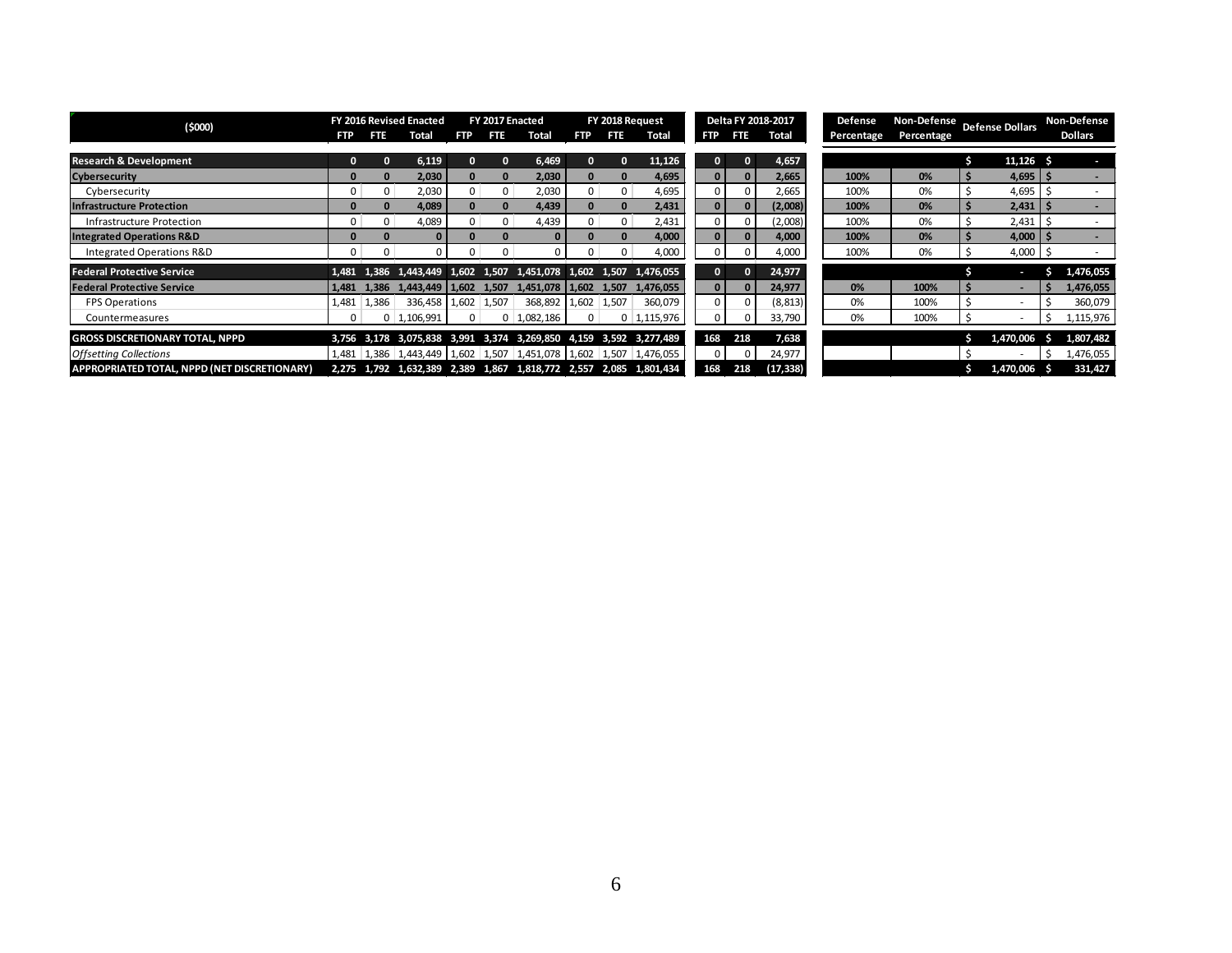# <span id="page-10-0"></span>V. Conclusion

With the Department's implementation of CAS in FY 2017, NPPD carefully tracked the movement of specific activities from the legacy appropriations structure. This ensured that all funding that had been from NPPD's legacy M&A, OBIM, and FPS accounts maintained its categorization as non-defense funding (non-050) in the new structure and that all funding that had been in NPPD's legacy IPIS account maintained its categorization as defense funding (050).